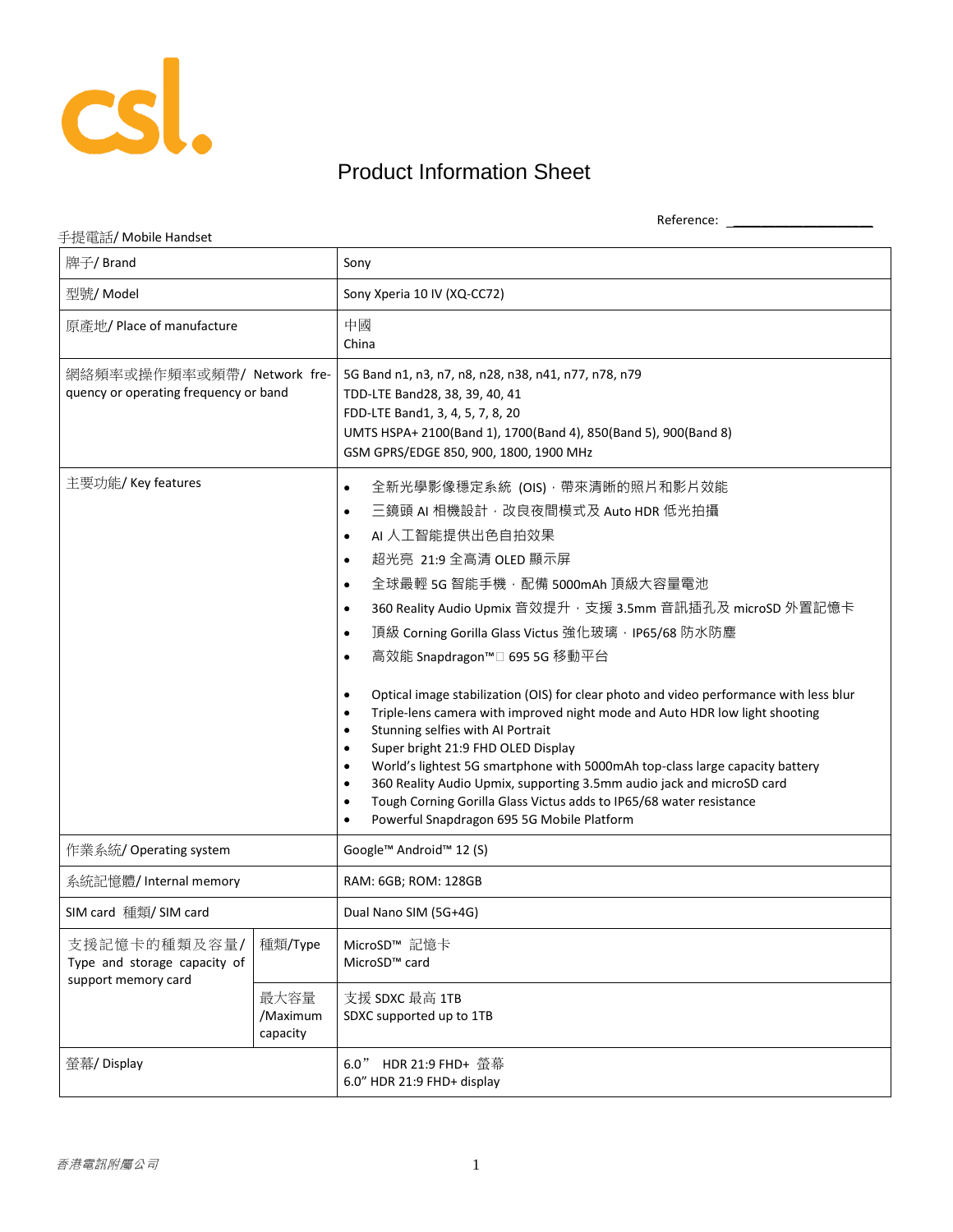

## Product Information Sheet

| 數據傳輸/網絡連接制式/<br>Data transfer/network connectivity protocol                                                              |               | 5G/TD-LTE/ FD-LTE/ UMTS/ GSM/ GPRS/ HSPA/ Wi-Fi/ USB/ Bluetooth/ GPS/ NFC                                                                                                                                                                                                                       |
|--------------------------------------------------------------------------------------------------------------------------|---------------|-------------------------------------------------------------------------------------------------------------------------------------------------------------------------------------------------------------------------------------------------------------------------------------------------|
| 以像數列出的該相機鏡頭解像度<br>(如電話具備內置相機)/ Resolution of the<br>camera in terms of pixels (where the phone<br>has a built-in camera) |               | <u> 後置鏡頭/ Rear facing camera</u><br>8MP 16mm (F2.2)影像感測器 +12MP 27mm(F1.8)影像感測器+8MP 54mm(F2.2)影像感測器<br>8MP 16mm (F2.2) image sensor +12MP 27mm (F1.8) image sensor +8MP 54mm (F2.2) image<br>sensor                                                                                              |
|                                                                                                                          |               | 前置鏡頭/ Front facing camera<br>800 萬像素影像感測器<br>8MP image sensor                                                                                                                                                                                                                                   |
| 配套/ Packaging List                                                                                                       |               | 1x 手機 (連嵌入式電池)<br>1 x Transceiver (with embedded battery)                                                                                                                                                                                                                                       |
| 產品價格/Price                                                                                                               |               | 請參照銷售備忘錄/發票<br>Per Sales Memo/Invoice                                                                                                                                                                                                                                                           |
| 附加費/ Additional Delivery Charge                                                                                          |               | 指定地區/ 地址 (如離島) 有可能需付額外送貨附加費<br>Additional delivery charge may be added for specific area/ location (e.g. outlying island)                                                                                                                                                                       |
| 保修人身份/<br>Identity of repair service provider                                                                            |               | Xperia Care 客戶服務中心<br>Xperia Care Customer Service Centre                                                                                                                                                                                                                                       |
| 保修地址/ Repair service address                                                                                             |               | Xperia Care 客戶服務中心/ Xperia Care Customer Service Centre<br>地址: 香港銅鑼灣軒尼詩道 555號東角中心(舊翼)16樓<br>Address: 16/F, East Point Centre (Old Wing), 555 Hennessy Road, Causeway Bay<br>服務時間: 星期一至日, 早上十一時至晚上八時<br>Opening Hours: 11:00 to 20:00, Monday to Sunday<br>Xperia Care 熱線中心/ Xperia Care Hotline |
|                                                                                                                          |               | 熱線電話/Hotline: (852) 2833-5129<br>服務時間: 星期一至六, 上午九時至晚上六時, 星期日及公眾假期休息<br>Service Hours: 09:00 - 18:00, Monday - Sat. Sun & Public Holiday closed                                                                                                                                                  |
| 換貨政策/ Exchange policy                                                                                                    |               | 你可於銷售單日期起計 14 天之内攜同流動通訊設備到我們的門市更換一次,詳情請參閱<br>銷售單之條款及細則。<br>You may exchange the Mobile Equipment once within 14 days of the date of Sales Memo by<br>returning the Mobile Equipment to our shops.  Please refer to the terms and conditions on<br>the Sales Memo for details.                   |
| 保修期/ Warranty<br>period                                                                                                  | 機身/ Handset   | 一年 One Year                                                                                                                                                                                                                                                                                     |
|                                                                                                                          | 配件/ Accessory | 充電器:6個月<br>Charging Adaptor: 6 months                                                                                                                                                                                                                                                           |
|                                                                                                                          |               |                                                                                                                                                                                                                                                                                                 |

上述產品資料摘錄自生產商/供應商文獻及/或由生產商/供應商所提供之資料

The above information is extracted from literature and / or information on this product by manufacturer / supplier